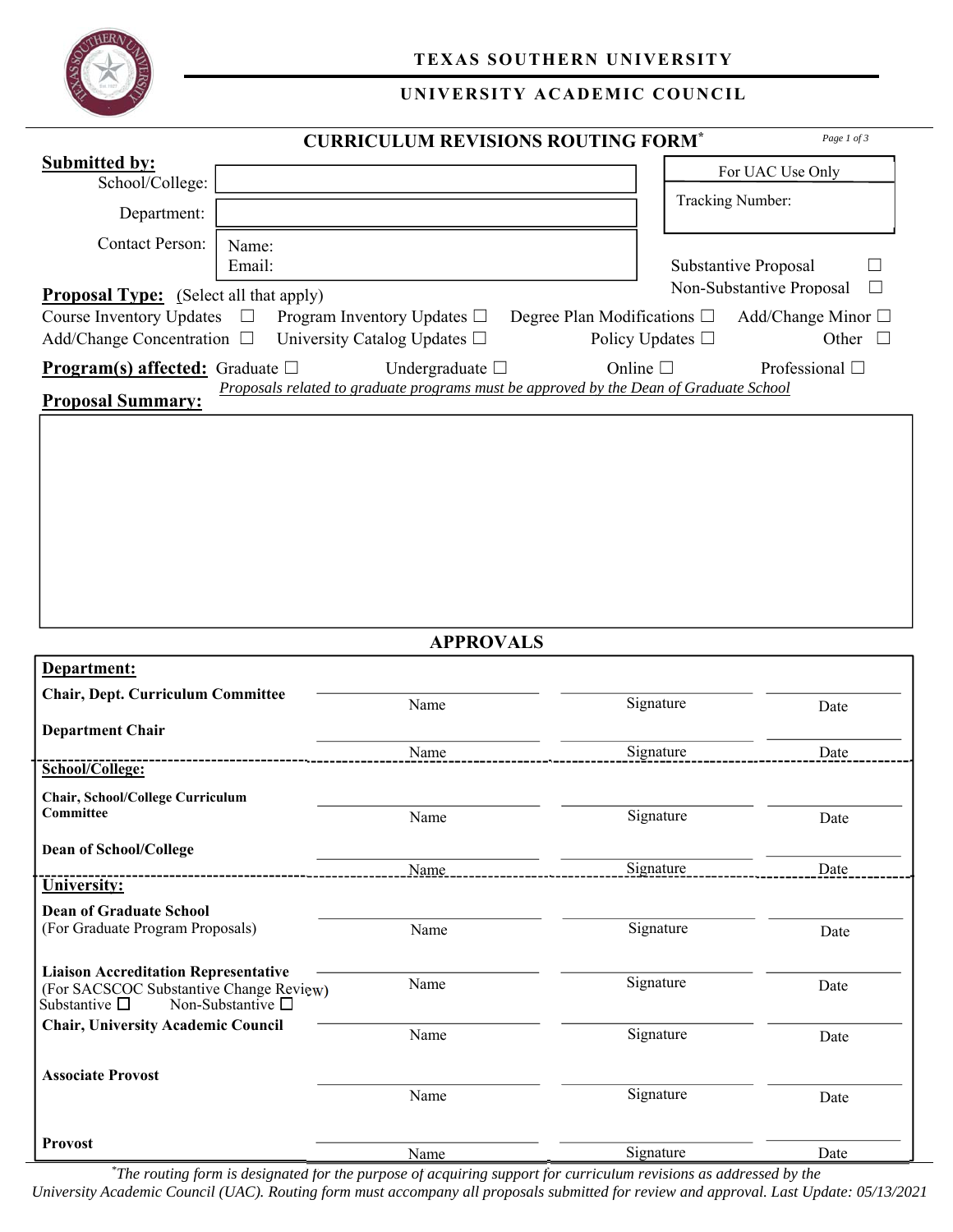

# **UNIVERSITY ACADEMIC COUNCIL**

# **CURRICULUM REVISIONS ROUTING FORM\*** *Page 2 of 3*

# **SUBSTANTIVE CHANGE**

As defined by the SACSCOC, a "substantive change is a significant modification or expansion of the nature and scope of an accredited institution."

Substantive changes include, but are not limited to

- Any change in the established mission or objectives of the institution
- Any change in legal status, form of control, or ownership of the institution
- The addition of courses or programs that represent a significant departure, either in content or method of delivery, from those that were offered when the institution was last evaluated
- The addition of courses or programs of study at a degree or credential level different from that which is included in the institution's current accreditation or reaffirmation.
- A change from clock hours to credit hours
- A substantial increase in the number of clock or credit hours awarded for successful completion of a program
- The establishment of an additional location geographically apart from the main campus at which the institution offers at least 50% of an educational program.
- The establishment of a branch campus
- Closing a program, off-campus site, branch campus or institution
- Entering into a collaborative academic arrangement that includes only the initiation of a dual or joint academic program with another institution
- Acquiring another institution or a program or location of another institution
- Adding a permanent location at a site where the institution is conducting a teach-out program for a closed institution
- Entering into a contract by which an entity not eligible for Title IV funding offers 25% or more of one or more of the accredited institution's programs

# **NOTE**

**Proposals for new courses must include a syllabus and a degree plan.** A sample syllabus and a degree plan must be included with the proposal for all stages (including departmental and college/school curriculum committees) of the review.

**Syllabus:** All new course proposals should include a complete sample syllabus. This sample syllabus should have all the parts required by HB 2504: a.) University Standards (Office location, office hours, university phone number & email, course and catalog descriptions, student learning outcomes, Student Accessibility Services Office [SASO] Statements), b.) Describes major course assignments and examination, c.) Lists required or recommended readings, and d.) General description of each lecture or discussion. The above sample syllabus requirement statement is for both undergraduate and graduate courses.

**Degree Plan:** A degree plan is required for all proposed changes to the course inventory.